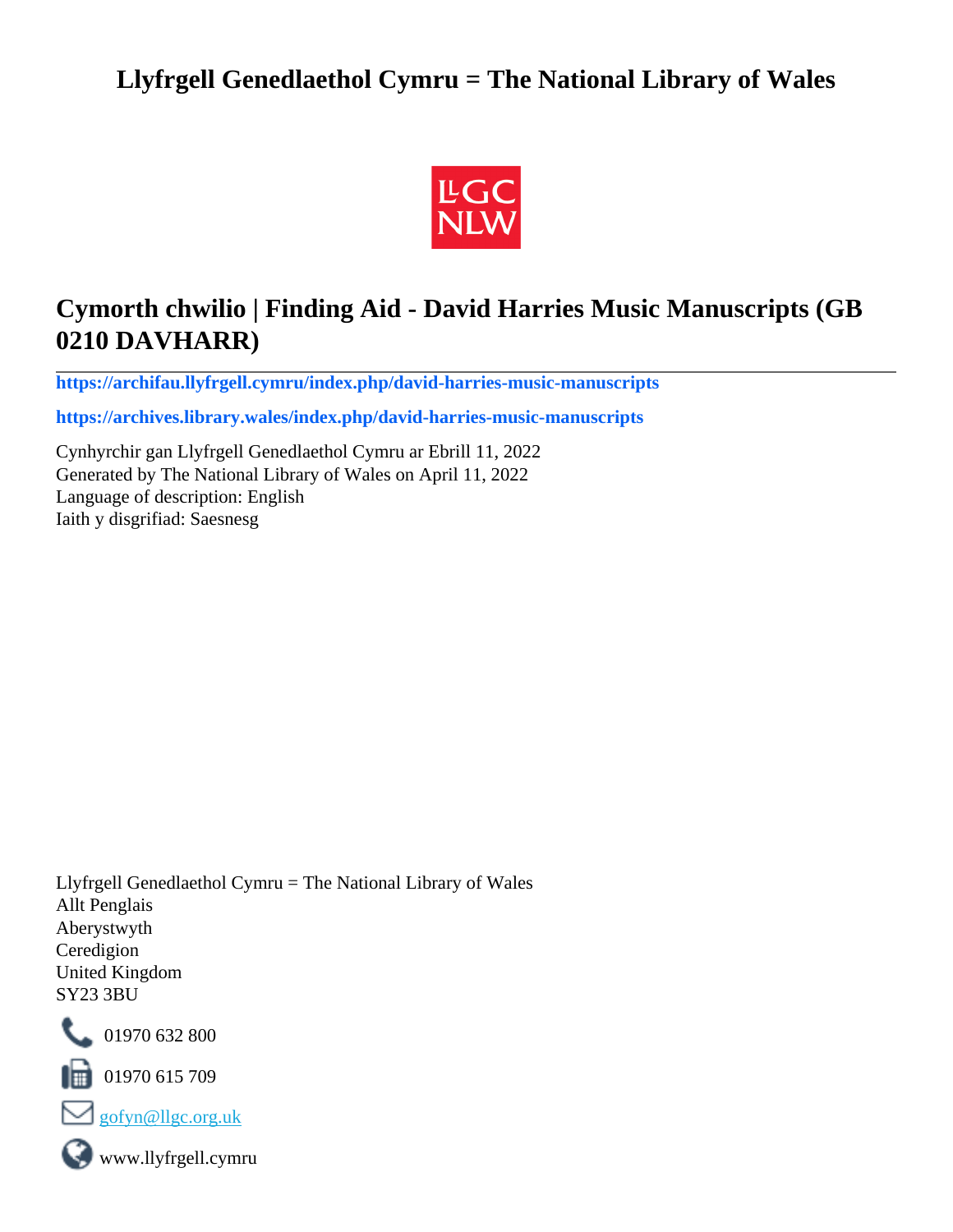# **Tabl cynnwys | Table of contents**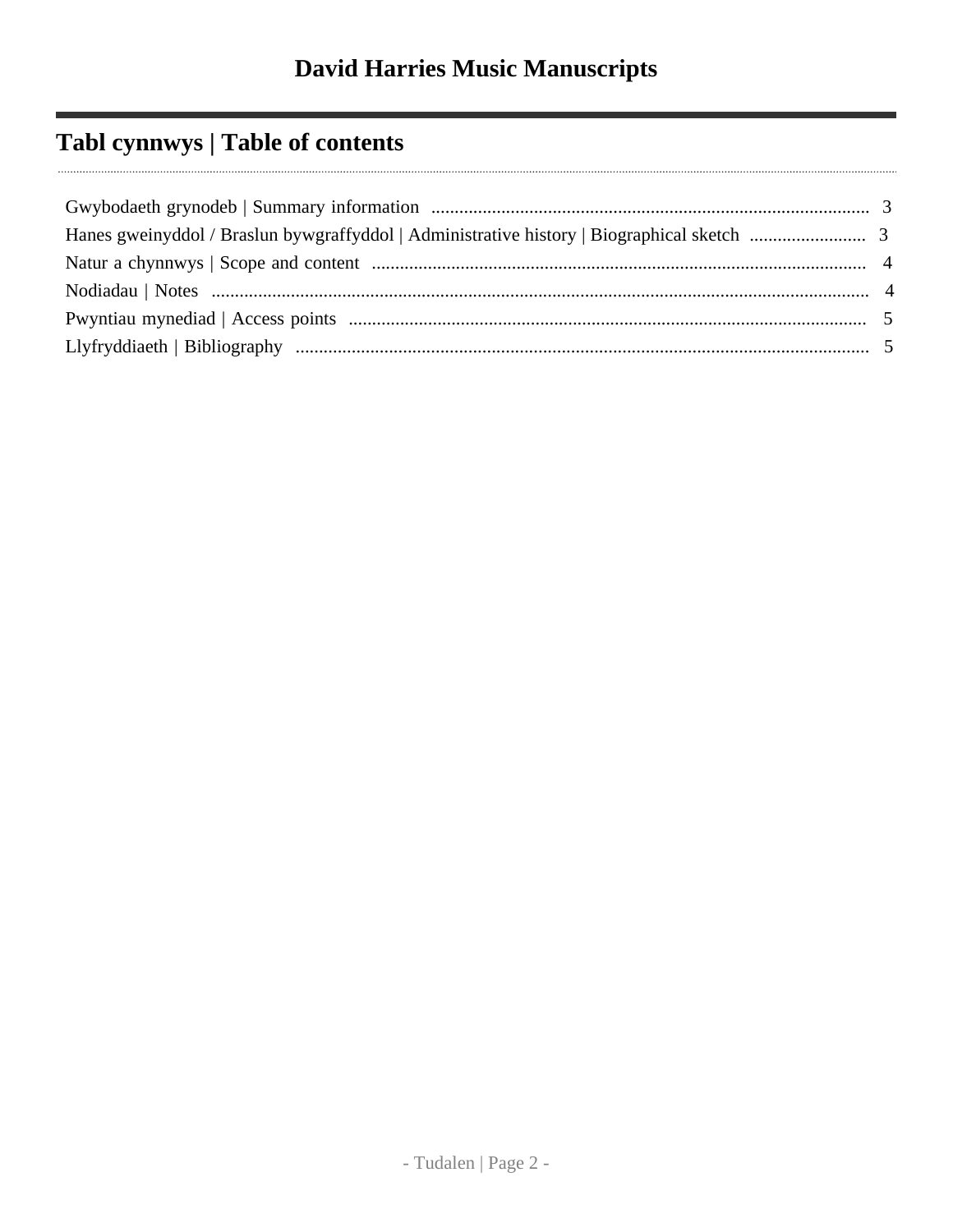## <span id="page-2-0"></span>**Crynodeb o wybodaeth | Summary of information**

| Lleoliad   Repository:                                                              | Llyfrgell Genedlaethol Cymru = The National Library of Wales |
|-------------------------------------------------------------------------------------|--------------------------------------------------------------|
| <b>Teitl   Title:</b>                                                               | David Harries Music Manuscripts                              |
| Cod cyfeirnod  <br><b>Reference code:</b>                                           | <b>GB 0210 DAVHARR</b>                                       |
| Alma system control<br>number [alternative]:                                        | 99750633502419                                               |
| <b>Dyddiad</b>   Date:                                                              | 1952-1995 (dyddiad creu   date of creation)                  |
| Disgrifiad ffisegol  <br><b>Physical description:</b>                               | 0.143 cubic metres (5 large boxes)                           |
| <b>Iaith   Language:</b>                                                            | English                                                      |
| <b>Iaith   Language:</b>                                                            | Welsh                                                        |
| Dyddiadau creu,<br>golygu a dileu   Dates<br>of creation, revision<br>and deletion: | November 2020. Revised March 2022.                           |
| Nodyn   Note<br>[generalNote]:                                                      | Title based on contents of archive.                          |

## <span id="page-2-1"></span>**Hanes gweinyddol / Braslun bywgraffyddol | Administrative history | Biographical sketch**

#### **Nodyn | Note**

David Harries (1933-2002), composer, was born in Portsmouth to Welsh parents on the 24th March, 1933 and spent most of his life in Wales, attending Pembroke Grammar School. In 1952 his Introduction and Allegro Scherzoso for String Quintet was awarded a prize at the National Eisteddfod of Wales, Aberystwyth, and he successfully gained a Robert Bryan Music Scholarship to study Music at University College Wales, Aberystwyth, graduating in 1954. He then taught at Ounsdale School, Staffordshire, and at Milford Haven Grammar School before being appointed Lecturer and then Senior Lecturer in Music at Aberystwyth until 1975, following which he joined the staff of the Welsh College of Music and Drama as Head of the Performer's Course and then as Head of Composition from 1985. He continued to compose until the 1990s. He died on 25th December, 2002. Several of his compositions were published, including commissions for national platforms such as his Opus 25 No.2, Capriccio For Piano Duet (Llys Yr Eisteddfod Genedlaethol, 1976), commissioned for the Royal National Eisteddfod of Wales, 1968;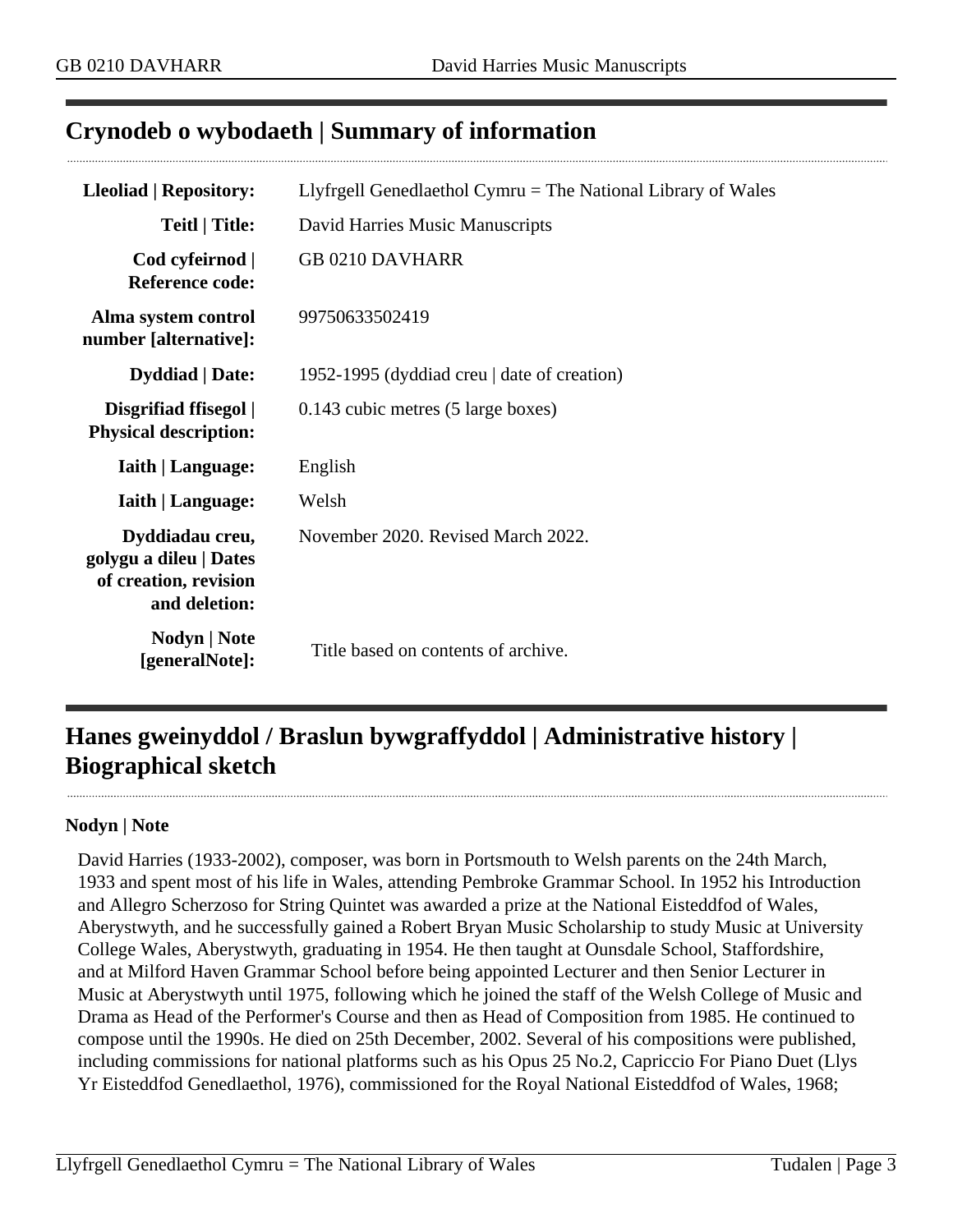and his Opus 27, 'Neithiwr', in 'Songs from Wales volume I = Caneuon o Gymru cyfrol 1' (Cardiff: Welsh Music Information Centre, 1990), originally commissioned by the BBC, 1967.

#### **Hanes Gwarchodol | Custodial history**

The collection was in the possession of the Harries family prior to donations being made to NLW by Mrs Alwena Harries in 2017 and 2021.

### <span id="page-3-0"></span>**Natur a chynnwys | Scope and content**

The music manuscripts of the composer David Harries, 1952-1995, comprising mainly drafts and scores of chamber and instrumental music, orchestral music, choral and organ, and voice and piano arrangements.

A second donation made in August 2021 contains further music manuscripts of David Harries, 1953-1993, and includes works by Harries' contemporary William Mathias (1934-1992) in addition to Harries' own compositions of chamber and instrumental music, orchestral music, choral and organ, and voice and piano arrangements.

## <span id="page-3-1"></span>**Nodiadau | Notes**

#### **Nodiadau teitl | Title notes**

#### **Ffynhonnell | Immediate source of acquisition**

Mrs Alwena Harries, Penarth, donated May 2017 and August 2021.

#### **Trefniant | Arrangement**

Arranged in two groups: May 2017 Donation and August 2021 Donation.

#### **Cyfyngiadau ar fynediad | Restrictions on access**

Readers consulting modern papers in the National Library of Wales are required to abide by the conditions set out in information provided when applying for their Readers' Tickets, whereby the reader shall become responsible for compliance with the Data Protection Act 2018 and the General Data Protection Regulation 2018 in relation to any processing by them of personal data obtained from modern records held at the Library.

#### **Amodau rheoli defnydd | Conditions governing use**

Usual copyright laws apply. Any reproduction of any part of the collection to be authorised by Mrs Alwena Harries (donor).